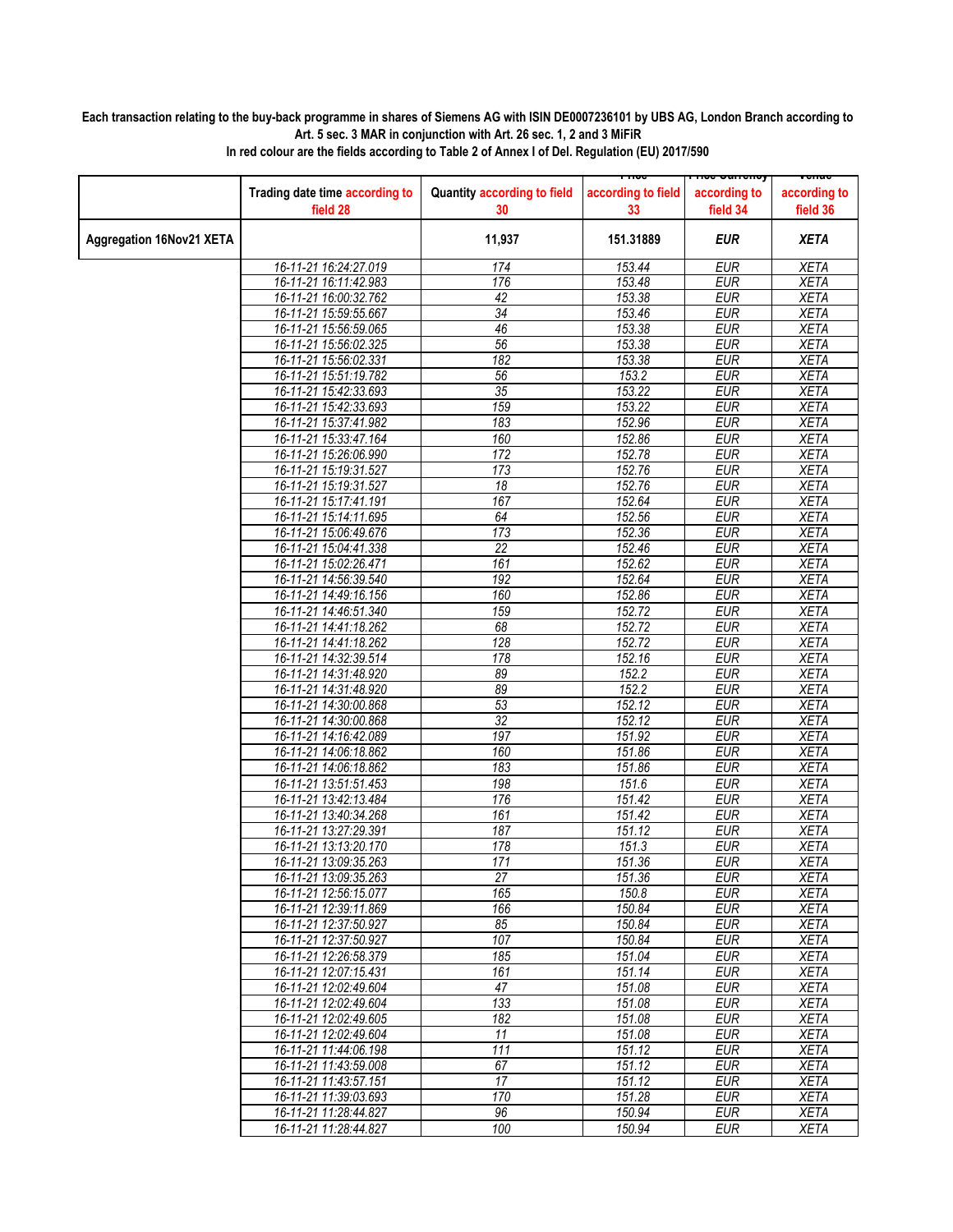| 16-11-21 11:12:27.011 | 98             | 150.58          | <b>EUR</b>               | <b>XETA</b> |
|-----------------------|----------------|-----------------|--------------------------|-------------|
| 16-11-21 11:12:27.011 | 93             | 150.58          | <b>EUR</b>               | <b>XETA</b> |
| 16-11-21 11:06:24.762 | 116            | 150.64          | <b>EUR</b>               | <b>XETA</b> |
| 16-11-21 11:06:24.762 | 74             | 150.64          | <b>EUR</b>               | <b>XETA</b> |
| 16-11-21 11:00:19.967 | 90             | 150.78          | <b>EUR</b>               | <b>XETA</b> |
| 16-11-21 11:00:19.966 | 69             | 150.78          | <b>EUR</b>               | <b>XETA</b> |
| 16-11-21 10:51:47.889 | 55             | 150.62          | <b>EUR</b>               | <b>XETA</b> |
| 16-11-21 10:51:47.889 | 131            | 150.62          | <b>EUR</b>               | <b>XETA</b> |
| 16-11-21 10:40:48.015 | 193            | 150.6           | <b>EUR</b>               | <b>XETA</b> |
| 16-11-21 10:38:12.591 | 175            | 150.62          | <b>EUR</b>               | <b>XETA</b> |
| 16-11-21 10:24:21.115 | 168            | 150.44          | <b>EUR</b>               | <b>XETA</b> |
| 16-11-21 10:15:44.428 | 63             | 150.24          | <b>EUR</b>               | <b>XETA</b> |
| 16-11-21 10:15:44.428 | 166            | 150.24          | <b>EUR</b>               | <b>XETA</b> |
| 16-11-21 10:13:19.587 | 17             | 150.24          | <b>EUR</b>               | <b>XETA</b> |
| 16-11-21 10:13:10.717 | 98             | 150.24          | <b>EUR</b>               | <b>XETA</b> |
| 16-11-21 10:03:24.065 | 84             | 150.06          | <b>EUR</b>               | <b>XETA</b> |
| 16-11-21 10:02:17.452 | 195            | 150.1           | EUR                      | <b>XETA</b> |
| 16-11-21 09:46:13.580 | 96             | 150.02          | <b>EUR</b>               | <b>XETA</b> |
| 16-11-21 09:46:13.579 | 85             | 150.02          | <b>EUR</b>               | <b>XETA</b> |
| 16-11-21 09:37:33.958 | 172            | 150.12          | <b>EUR</b>               | <b>XETA</b> |
| 16-11-21 09:37:11.428 | 162            | 150.12          | <b>EUR</b>               | <b>XETA</b> |
| 16-11-21 09:37:11.428 | 15             | 150.12          | <b>EUR</b>               | <b>XETA</b> |
| 16-11-21 09:23:13.317 | 174            | 150.08          | <b>EUR</b>               | <b>XETA</b> |
| 16-11-21 09:14:52.137 | 13             | 150.22          | <b>EUR</b>               | <b>XETA</b> |
| 16-11-21 09:14:52.136 | 49             | 150.22          | <b>EUR</b>               | <b>XETA</b> |
| 16-11-21 09:14:13.547 | 109            | 150.22          | <b>EUR</b>               | <b>XETA</b> |
| 16-11-21 09:13:52.065 | 174            | 150.24          | <b>EUR</b>               | <b>XETA</b> |
| 16-11-21 09:05:18.173 |                |                 |                          |             |
|                       | 163<br>6       | 150.28<br>150.2 | <b>EUR</b><br><b>EUR</b> | <b>XETA</b> |
| 16-11-21 08:58:34.466 |                |                 |                          | <b>XETA</b> |
| 16-11-21 08:58:05.521 | 36             | 150.2           | <b>EUR</b>               | <b>XETA</b> |
| 16-11-21 08:58:05.520 | 72             | 150.2           | <b>EUR</b>               | <b>XETA</b> |
| 16-11-21 08:58:05.520 | 8              | 150.2           | <b>EUR</b>               | XETA        |
| 16-11-21 08:53:44.771 | 102            | 150.26          | <b>EUR</b>               | <b>XETA</b> |
| 16-11-21 08:53:33.483 | 81             | 150.26          | <b>EUR</b>               | <b>XETA</b> |
| 16-11-21 08:47:14.081 | 180            | 150.32          | <b>EUR</b>               | <b>XETA</b> |
| 16-11-21 08:39:44.002 | 40             | 150.2           | <b>EUR</b>               | <b>XETA</b> |
| 16-11-21 08:39:44.002 | $\overline{4}$ | 150.2           | <b>EUR</b>               | <b>XETA</b> |
| 16-11-21 08:39:34.430 | 22             | 150.2           | <b>EUR</b>               | <b>XETA</b> |
| 16-11-21 08:38:48.804 | 99             | 150.2           | <b>EUR</b>               | <b>XETA</b> |
| 16-11-21 08:34:11.505 | 171            | 150.48          | <b>EUR</b>               | <b>XETA</b> |
| 16-11-21 08:30:39.351 | 110            | 150.28          | <b>EUR</b>               | <b>XETA</b> |
| 16-11-21 08:30:31.085 | 73             | 150.28          | EUR                      | <b>XETA</b> |
| 16-11-21 08:24:05.547 | 167            | 150.4           | <b>EUR</b>               | <b>XETA</b> |
| 16-11-21 08:24:05.547 | 58             | 150.4           | <b>EUR</b>               | <b>XETA</b> |
| 16-11-21 08:24:05.547 | 101            | 150.4           | EUR                      | <b>XETA</b> |
| 16-11-21 08:20:20.287 | 156            | 150.1           | <b>EUR</b>               | <b>XETA</b> |
| 16-11-21 08:20:20.286 | $\mathfrak{Z}$ | 150.1           | <b>EUR</b>               | <b>XETA</b> |
| 16-11-21 08:12:10.271 | 182            | 150.4           | <b>EUR</b>               | <b>XETA</b> |
| 16-11-21 08:07:03.464 | 159            | 150.62          | EUR                      | <b>XETA</b> |
| 16-11-21 08:03:14.341 | 168            | 150.6           | <b>EUR</b>               | <b>XETA</b> |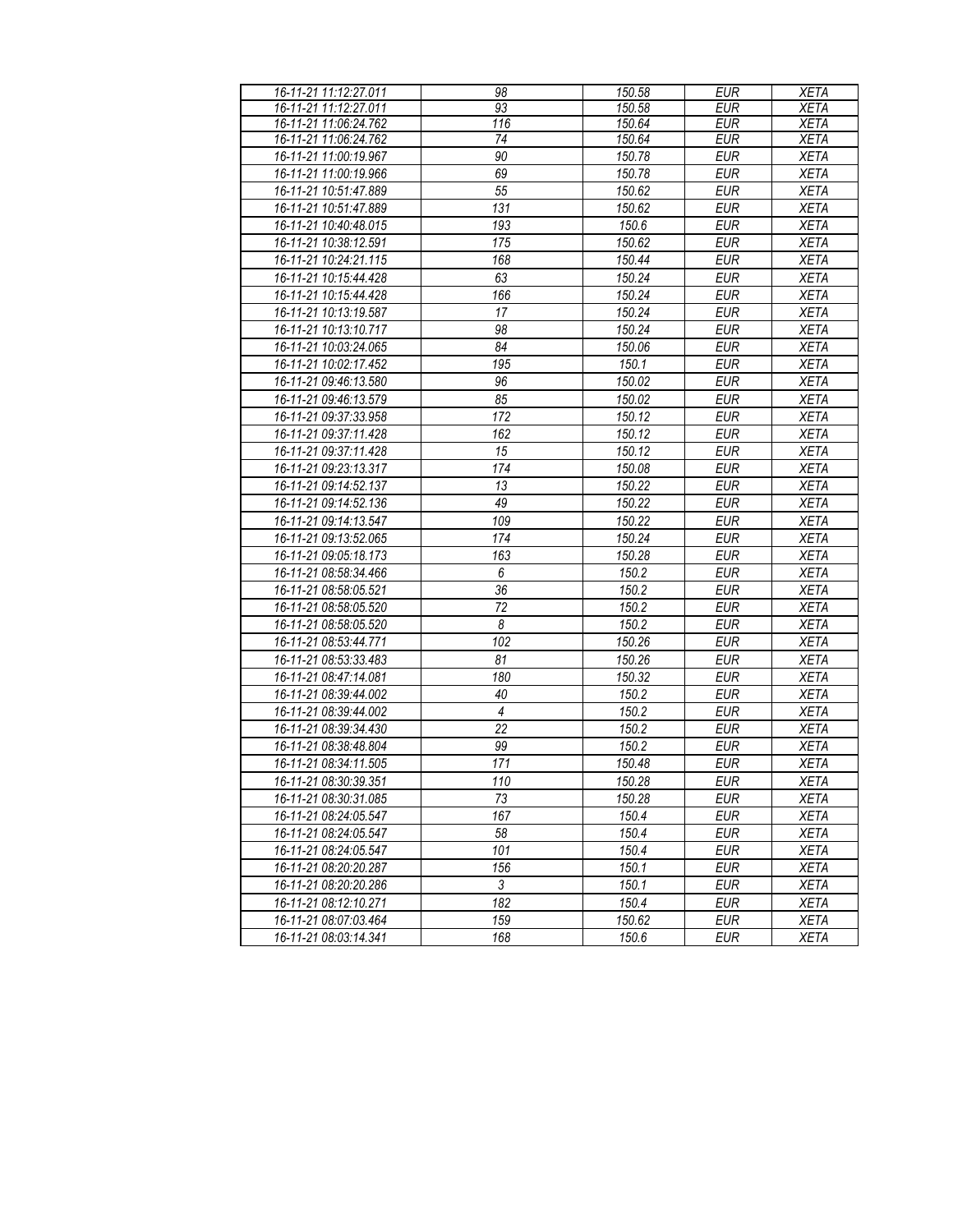**Each order relating to the buy-back programme above according to Art. 5 sec. 3 MAR in conjunction with Art. 25 sec. 1 and 2 MiFiR** 

**In red colour are the fields according to Table 2 of the Annex of Del. Regulation (EU) 2017/580; alternatively you may report the** 

| Date and Time according to field 9 | <b>Segment MIC code</b><br>according to field 16 | <b>Transaction price</b><br>according to field 28 | <b>Price currency according</b><br>to field 29 | <b>Buy-sell indicator</b><br>according to field 32 |
|------------------------------------|--------------------------------------------------|---------------------------------------------------|------------------------------------------------|----------------------------------------------------|
| 16-11-21 16:24:27.019              | <b>XETA</b>                                      | 153.44                                            | <b>EUR</b>                                     | <b>BUY</b>                                         |
| 16-11-21 16:11:42.983              | <b>XETA</b>                                      | 153.48                                            | <b>EUR</b>                                     | <b>BUY</b>                                         |
| 16-11-21 16:00:32.762              | <b>XETA</b>                                      | 153.38                                            | <b>EUR</b>                                     | <b>BUY</b>                                         |
| 16-11-21 15:59:55.667              | <b>XETA</b>                                      | 153.46                                            | <b>EUR</b>                                     | <b>BUY</b>                                         |
| 16-11-21 15:56:59.065              | <b>XETA</b>                                      | 153.38                                            | <b>EUR</b>                                     | <b>BUY</b>                                         |
| 16-11-21 15:56:02.325              | <b>XETA</b>                                      | 153.38                                            | <b>EUR</b>                                     | <b>BUY</b>                                         |
| 16-11-21 15:56:02.331              | <b>XETA</b>                                      | 153.38                                            | <b>EUR</b>                                     | <b>BUY</b>                                         |
| 16-11-21 15:51:19.782              | <b>XETA</b>                                      | 153.2                                             | <b>EUR</b>                                     | <b>BUY</b>                                         |
| 16-11-21 15:42:33.693              | <b>XETA</b>                                      | 153.22                                            | <b>EUR</b>                                     | <b>BUY</b>                                         |
| 16-11-21 15:42:33.693              | <b>XETA</b>                                      | 153.22                                            | <b>EUR</b>                                     | <b>BUY</b>                                         |
| 16-11-21 15:37:41.982              | <b>XETA</b>                                      | 152.96                                            | <b>EUR</b>                                     | <b>BUY</b>                                         |
| 16-11-21 15:33:47.164              | <b>XETA</b>                                      | 152.86                                            | <b>EUR</b>                                     | <b>BUY</b>                                         |
| 16-11-21 15:26:06.990              | <b>XETA</b>                                      | 152.78                                            | <b>EUR</b>                                     | <b>BUY</b>                                         |
| 16-11-21 15:19:31.527              | <b>XETA</b>                                      | 152.76                                            | <b>EUR</b>                                     | <b>BUY</b>                                         |
| 16-11-21 15:19:31.527              | <b>XETA</b>                                      | 152.76                                            | <b>EUR</b>                                     | <b>BUY</b>                                         |
| 16-11-21 15:17:41.191              | <b>XETA</b>                                      | 152.64                                            | <b>EUR</b>                                     | <b>BUY</b>                                         |
| 16-11-21 15:14:11.695              | <b>XETA</b>                                      | 152.56                                            | <b>EUR</b>                                     | <b>BUY</b>                                         |
| 16-11-21 15:06:49.676              | <b>XETA</b>                                      | 152.36                                            | <b>EUR</b>                                     | <b>BUY</b>                                         |
| 16-11-21 15:04:41.338              | <b>XETA</b>                                      | 152.46                                            | <b>EUR</b>                                     | <b>BUY</b>                                         |
| 16-11-21 15:02:26.471              | <b>XETA</b>                                      | 152.62                                            | <b>EUR</b>                                     | <b>BUY</b>                                         |
| 16-11-21 14:56:39.540              | <b>XETA</b>                                      | 152.64                                            | <b>EUR</b>                                     | <b>BUY</b>                                         |
| 16-11-21 14:49:16.156              | <b>XETA</b>                                      | 152.86                                            | <b>EUR</b>                                     | <b>BUY</b>                                         |
| 16-11-21 14:46:51.340              | <b>XETA</b>                                      | 152.72                                            | <b>EUR</b>                                     | <b>BUY</b>                                         |
| 16-11-21 14:41:18.262              | <b>XETA</b>                                      | 152.72                                            | <b>EUR</b>                                     | <b>BUY</b>                                         |
| 16-11-21 14:41:18.262              | <b>XETA</b>                                      | 152.72                                            | <b>EUR</b>                                     | <b>BUY</b>                                         |
| 16-11-21 14:32:39.514              | <b>XETA</b>                                      | 152.16                                            | <b>EUR</b>                                     | <b>BUY</b>                                         |
| 16-11-21 14:31:48.920              | <b>XETA</b>                                      | 152.2                                             | <b>EUR</b>                                     | <b>BUY</b>                                         |
| 16-11-21 14:31:48.920              | <b>XETA</b>                                      | 152.2                                             | <b>EUR</b>                                     | <b>BUY</b>                                         |
| 16-11-21 14:30:00.868              | <b>XETA</b>                                      | 152.12                                            | <b>EUR</b>                                     | <b>BUY</b>                                         |
| 16-11-21 14:30:00.868              | <b>XETA</b>                                      | 152.12                                            | <b>EUR</b>                                     | <b>BUY</b>                                         |
| 16-11-21 14:16:42.089              | <b>XETA</b>                                      | 151.92                                            | <b>EUR</b>                                     | <b>BUY</b>                                         |
| 16-11-21 14:06:18.862              | <b>XETA</b>                                      | 151.86                                            | <b>EUR</b>                                     | <b>BUY</b>                                         |
| 16-11-21 14:06:18.862              | <b>XETA</b>                                      | 151.86                                            | <b>EUR</b>                                     | <b>BUY</b>                                         |
| 16-11-21 13:51:51.453              | <b>XETA</b>                                      | 151.6                                             | <b>EUR</b>                                     | <b>BUY</b>                                         |
| 16-11-21 13:42:13.484              | <b>XETA</b>                                      | 151.42                                            | <b>EUR</b>                                     | <b>BUY</b>                                         |
| 16-11-21 13:40:34.268              | <b>XETA</b>                                      | 151.42                                            | <b>EUR</b>                                     | <b>BUY</b>                                         |
| 16-11-21 13:27:29.391              | <b>XETA</b>                                      | 151.12                                            | <b>EUR</b>                                     | <b>BUY</b>                                         |
| 16-11-21 13:13:20.170              | <b>XETA</b>                                      | 151.3                                             | <b>EUR</b>                                     | <b>BUY</b>                                         |
| 16-11-21 13:09:35.263              | <b>XETA</b>                                      | 151.36                                            | <b>EUR</b>                                     | <b>BUY</b>                                         |
| 16-11-21 13:09:35.263              | <b>XETA</b>                                      | 151.36                                            | <b>EUR</b>                                     | <b>BUY</b>                                         |
| 16-11-21 12:56:15.077              | <b>XETA</b>                                      | 150.8                                             | <b>EUR</b>                                     | <b>BUY</b>                                         |
| 16-11-21 12:39:11.869              | <b>XETA</b>                                      | 150.84                                            | <b>EUR</b>                                     | <b>BUY</b>                                         |
| 16-11-21 12:37:50.927              | <b>XETA</b>                                      | 150.84                                            | <b>EUR</b>                                     | <b>BUY</b>                                         |
| 16-11-21 12:37:50.927              | <b>XETA</b>                                      | 150.84                                            | <b>EUR</b>                                     | <b>BUY</b>                                         |
| 16-11-21 12:26:58.379              | <b>XETA</b>                                      | 151.04                                            | <b>EUR</b>                                     | <b>BUY</b>                                         |
| 16-11-21 12:07:15.431              | <b>XETA</b>                                      | 151.14                                            | <b>EUR</b>                                     | <b>BUY</b>                                         |
| 16-11-21 12:02:49.604              | <b>XETA</b>                                      | 151.08                                            | <b>EUR</b>                                     | <b>BUY</b>                                         |
| 16-11-21 12:02:49.604              | <b>XETA</b>                                      | 151.08                                            | <b>EUR</b>                                     | <b>BUY</b>                                         |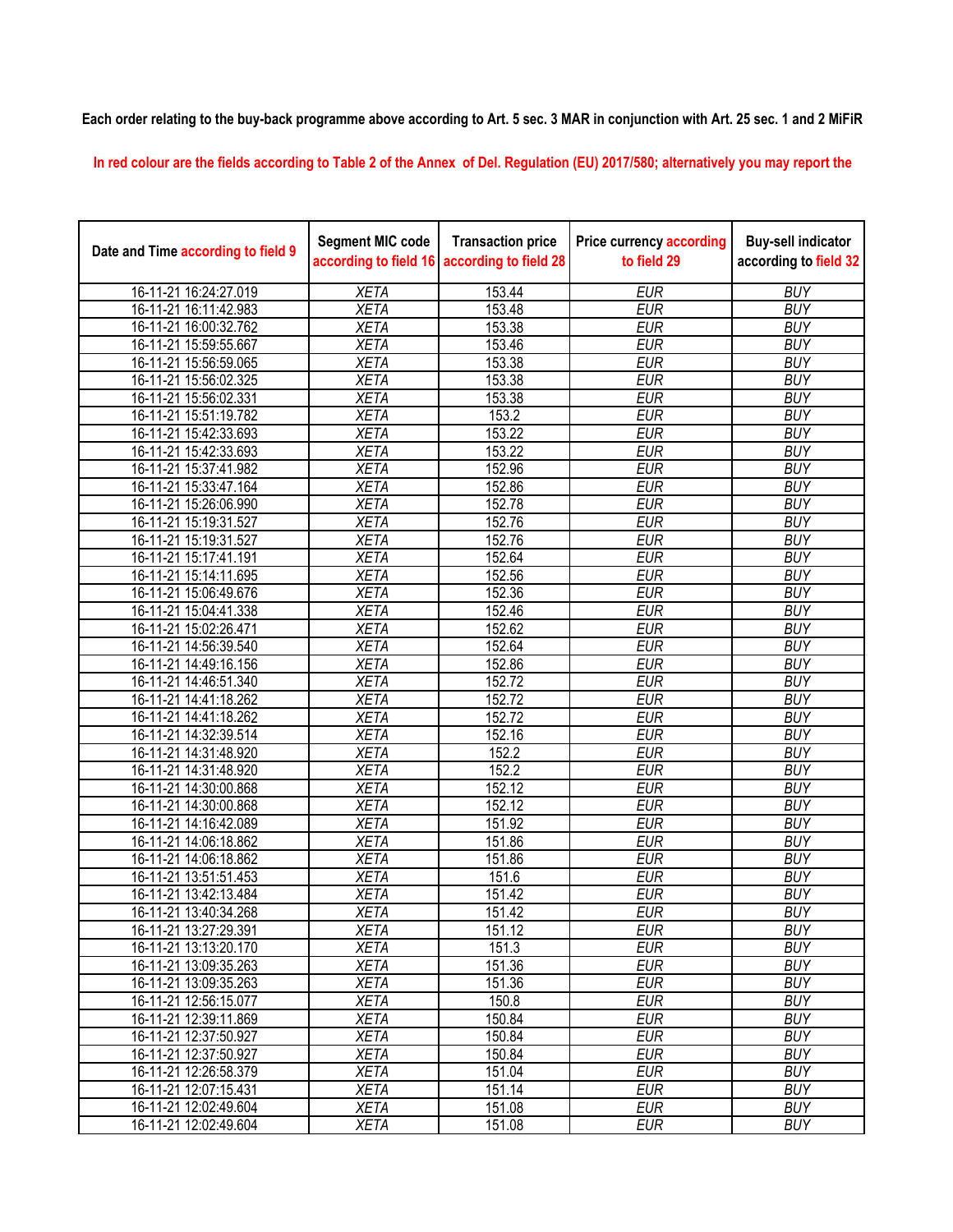| 16-11-21 12:02:49.605 | <b>XETA</b> | 151.08 | <b>EUR</b> | <b>BUY</b> |
|-----------------------|-------------|--------|------------|------------|
| 16-11-21 12:02:49.604 | <b>XETA</b> | 151.08 | <b>EUR</b> | <b>BUY</b> |
| 16-11-21 11:44:06.198 | <b>XETA</b> | 151.12 | <b>EUR</b> | <b>BUY</b> |
| 16-11-21 11:43:59.008 | <b>XETA</b> | 151.12 | <b>EUR</b> | <b>BUY</b> |
| 16-11-21 11:43:57.151 | <b>XETA</b> | 151.12 | <b>EUR</b> | <b>BUY</b> |
| 16-11-21 11:39:03.693 | <b>XETA</b> | 151.28 | <b>EUR</b> | <b>BUY</b> |
| 16-11-21 11:28:44.827 | <b>XETA</b> | 150.94 | <b>EUR</b> | <b>BUY</b> |
| 16-11-21 11:28:44.827 | <b>XETA</b> | 150.94 | <b>EUR</b> | <b>BUY</b> |
| 16-11-21 11:12:27.011 | <b>XETA</b> | 150.58 | <b>EUR</b> | <b>BUY</b> |
| 16-11-21 11:12:27.011 | <b>XETA</b> | 150.58 | <b>EUR</b> | <b>BUY</b> |
| 16-11-21 11:06:24.762 | <b>XETA</b> | 150.64 | <b>EUR</b> | <b>BUY</b> |
| 16-11-21 11:06:24.762 | <b>XETA</b> | 150.64 | <b>EUR</b> | <b>BUY</b> |
| 16-11-21 11:00:19.967 | <b>XETA</b> | 150.78 | <b>EUR</b> | <b>BUY</b> |
| 16-11-21 11:00:19.966 | <b>XETA</b> | 150.78 | <b>EUR</b> | <b>BUY</b> |
| 16-11-21 10:51:47.889 | <b>XETA</b> | 150.62 | <b>EUR</b> | <b>BUY</b> |
| 16-11-21 10:51:47.889 | <b>XETA</b> | 150.62 | <b>EUR</b> | <b>BUY</b> |
| 16-11-21 10:40:48.015 | <b>XETA</b> | 150.6  | <b>EUR</b> | <b>BUY</b> |
| 16-11-21 10:38:12.591 | <b>XETA</b> | 150.62 | <b>EUR</b> | <b>BUY</b> |
| 16-11-21 10:24:21.115 | <b>XETA</b> | 150.44 | <b>EUR</b> | <b>BUY</b> |
| 16-11-21 10:15:44.428 | <b>XETA</b> | 150.24 | <b>EUR</b> | <b>BUY</b> |
| 16-11-21 10:15:44.428 | <b>XETA</b> | 150.24 | <b>EUR</b> | <b>BUY</b> |
| 16-11-21 10:13:19.587 | <b>XETA</b> | 150.24 | <b>EUR</b> | <b>BUY</b> |
| 16-11-21 10:13:10.717 | <b>XETA</b> | 150.24 | <b>EUR</b> | <b>BUY</b> |
| 16-11-21 10:03:24.065 | <b>XETA</b> | 150.06 | <b>EUR</b> | <b>BUY</b> |
| 16-11-21 10:02:17.452 | <b>XETA</b> | 150.1  | <b>EUR</b> | <b>BUY</b> |
| 16-11-21 09:46:13.580 | <b>XETA</b> | 150.02 | <b>EUR</b> | <b>BUY</b> |
| 16-11-21 09:46:13.579 | <b>XETA</b> | 150.02 | <b>EUR</b> | <b>BUY</b> |
| 16-11-21 09:37:33.958 | <b>XETA</b> | 150.12 | <b>EUR</b> | <b>BUY</b> |
| 16-11-21 09:37:11.428 | <b>XETA</b> | 150.12 | <b>EUR</b> | <b>BUY</b> |
| 16-11-21 09:37:11.428 | <b>XETA</b> | 150.12 | <b>EUR</b> | <b>BUY</b> |
| 16-11-21 09:23:13.317 | <b>XETA</b> | 150.08 | <b>EUR</b> | <b>BUY</b> |
| 16-11-21 09:14:52.137 | <b>XETA</b> | 150.22 | <b>EUR</b> | <b>BUY</b> |
| 16-11-21 09:14:52.136 | <b>XETA</b> | 150.22 | <b>EUR</b> | <b>BUY</b> |
| 16-11-21 09:14:13.547 | <b>XETA</b> | 150.22 | <b>EUR</b> | <b>BUY</b> |
| 16-11-21 09:13:52.065 | <b>XETA</b> | 150.24 | <b>EUR</b> | <b>BUY</b> |
| 16-11-21 09:05:18.173 | <b>XETA</b> | 150.28 | <b>EUR</b> | <b>BUY</b> |
| 16-11-21 08:58:34.466 | <b>XETA</b> | 150.2  | <b>EUR</b> | <b>BUY</b> |
| 16-11-21 08:58:05.521 | <b>XETA</b> | 150.2  | <b>EUR</b> | <b>BUY</b> |
| 16-11-21 08:58:05.520 | <b>XETA</b> | 150.2  | <b>EUR</b> | <b>BUY</b> |
| 16-11-21 08:58:05.520 | <b>XETA</b> | 150.2  | <b>EUR</b> | <b>BUY</b> |
| 16-11-21 08:53:44.771 | <b>XETA</b> | 150.26 | <b>EUR</b> | <b>BUY</b> |
| 16-11-21 08:53:33.483 | <b>XETA</b> | 150.26 | <b>EUR</b> | <b>BUY</b> |
| 16-11-21 08:47:14.081 | <b>XETA</b> | 150.32 | <b>EUR</b> | <b>BUY</b> |
| 16-11-21 08:39:44.002 | <b>XETA</b> | 150.2  | <b>EUR</b> | <b>BUY</b> |
| 16-11-21 08:39:44.002 | <b>XETA</b> | 150.2  | <b>EUR</b> | <b>BUY</b> |
| 16-11-21 08:39:34.430 | <b>XETA</b> | 150.2  | <b>EUR</b> | <b>BUY</b> |
| 16-11-21 08:38:48.804 | <b>XETA</b> | 150.2  | <b>EUR</b> | <b>BUY</b> |
| 16-11-21 08:34:11.505 | <b>XETA</b> | 150.48 | <b>EUR</b> | <b>BUY</b> |
| 16-11-21 08:30:39.351 | <b>XETA</b> | 150.28 | <b>EUR</b> | <b>BUY</b> |
| 16-11-21 08:30:31.085 | <b>XETA</b> | 150.28 | <b>EUR</b> | <b>BUY</b> |
| 16-11-21 08:24:05.547 | <b>XETA</b> | 150.4  | <b>EUR</b> | <b>BUY</b> |
| 16-11-21 08:24:05.547 | <b>XETA</b> | 150.4  | <b>EUR</b> | <b>BUY</b> |
| 16-11-21 08:24:05.547 | <b>XETA</b> | 150.4  | <b>EUR</b> | <b>BUY</b> |
| 16-11-21 08:20:20.287 | <b>XETA</b> | 150.1  | <b>EUR</b> | <b>BUY</b> |
| 16-11-21 08:20:20.286 | <b>XETA</b> | 150.1  | <b>EUR</b> | <b>BUY</b> |